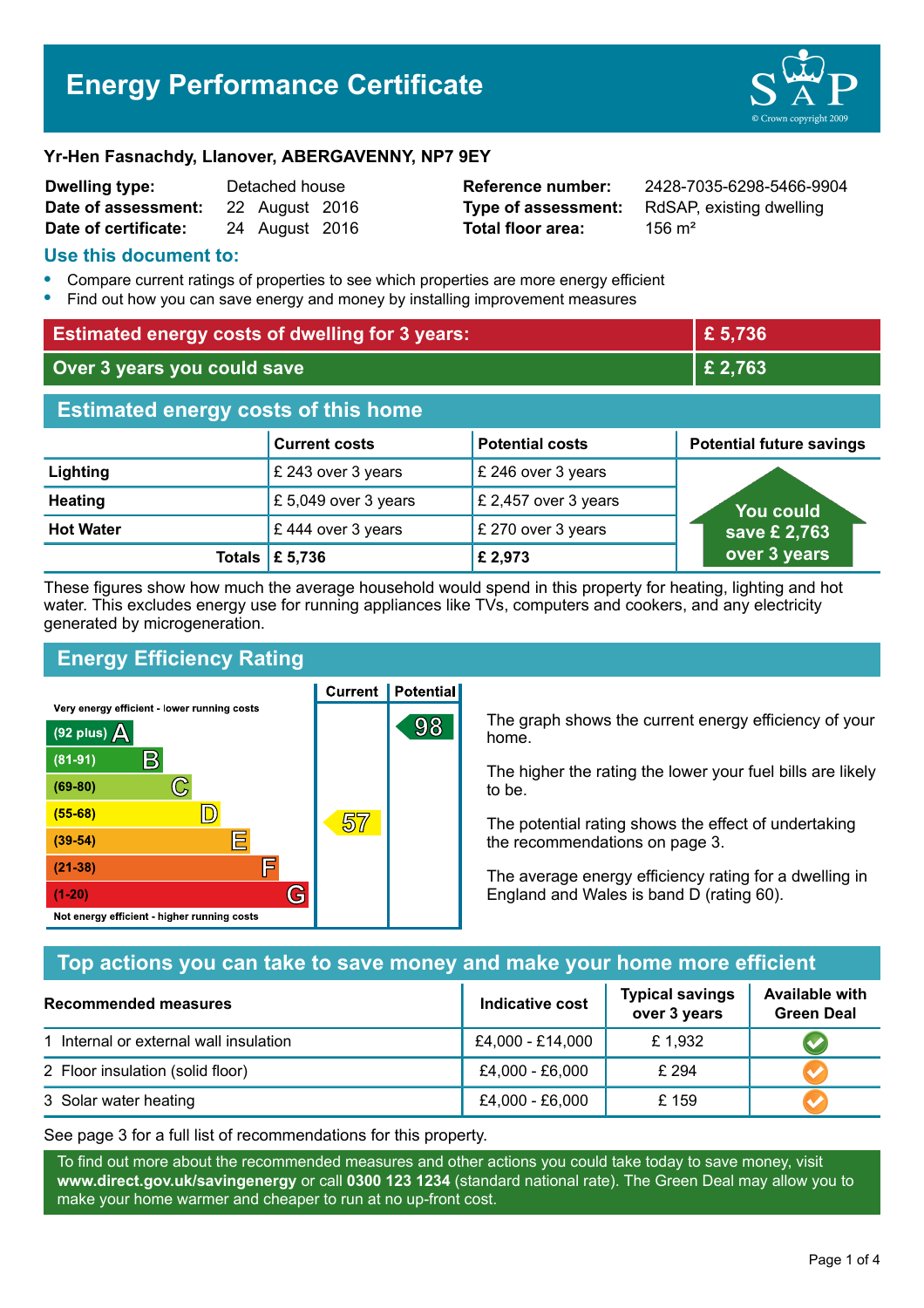**Energy Performance Certificate**

#### **Summary of this home's energy performance related features**

| <b>Element</b>        | <b>Description</b>                                        | <b>Energy Efficiency</b> |
|-----------------------|-----------------------------------------------------------|--------------------------|
| Walls                 | Sandstone or limestone, as built, no insulation (assumed) | *****                    |
|                       | Timber frame, as built, partial insulation (assumed)      | ★★★☆☆                    |
| Roof                  | Pitched, 270 mm loft insulation                           | ★★★★☆                    |
| Floor                 | Solid, no insulation (assumed)                            |                          |
| <b>Windows</b>        | Single glazed                                             | ★☆☆☆☆                    |
| Main heating          | Boiler and radiators, mains gas                           | ★★★★☆                    |
| Main heating controls | Programmer, room thermostat and TRVs                      | ★★★★☆                    |
| Secondary heating     | None                                                      |                          |
| Hot water             | From main system                                          | ★★★★☆                    |
| Lighting              | Low energy lighting in all fixed outlets                  | *****                    |

Current primary energy use per square metre of floor area: 326 kWh/m² per year

The assessment does not take into consideration the physical condition of any element. 'Assumed' means that the insulation could not be inspected and an assumption has been made in the methodology based on age and type of construction.

See addendum on the last page relating to items in the table above.

#### **Low and zero carbon energy sources**

Low and zero carbon energy sources are sources of energy that release either very little or no carbon dioxide into the atmosphere when they are used. Installing these sources may help reduce energy bills as well as cutting carbon. There are none provided for this home.

#### **Opportunity to benefit from a Green Deal on this property**

The Green Deal may enable owners and occupiers to make improvements to their property to make it more energy efficient. Under a Green Deal, the cost of the improvements is repaid over time via a credit agreement. Repayments are made through a charge added to the electricity bill for the property. To see which improvements are recommended for this property, please turn to page 3. You can choose which improvements you want to install and ask for a quote from an authorised Green Deal provider. They will organise installation by an authorised Green Deal installer. If you move home, the responsibility for paying the Green Deal charge under the credit agreement passes to the new electricity bill payer.

For householders in receipt of income-related benefits, additional help may be available.

To find out more, visit **www.direct.gov.uk/savingenergy** or call **0300 123 1234**.

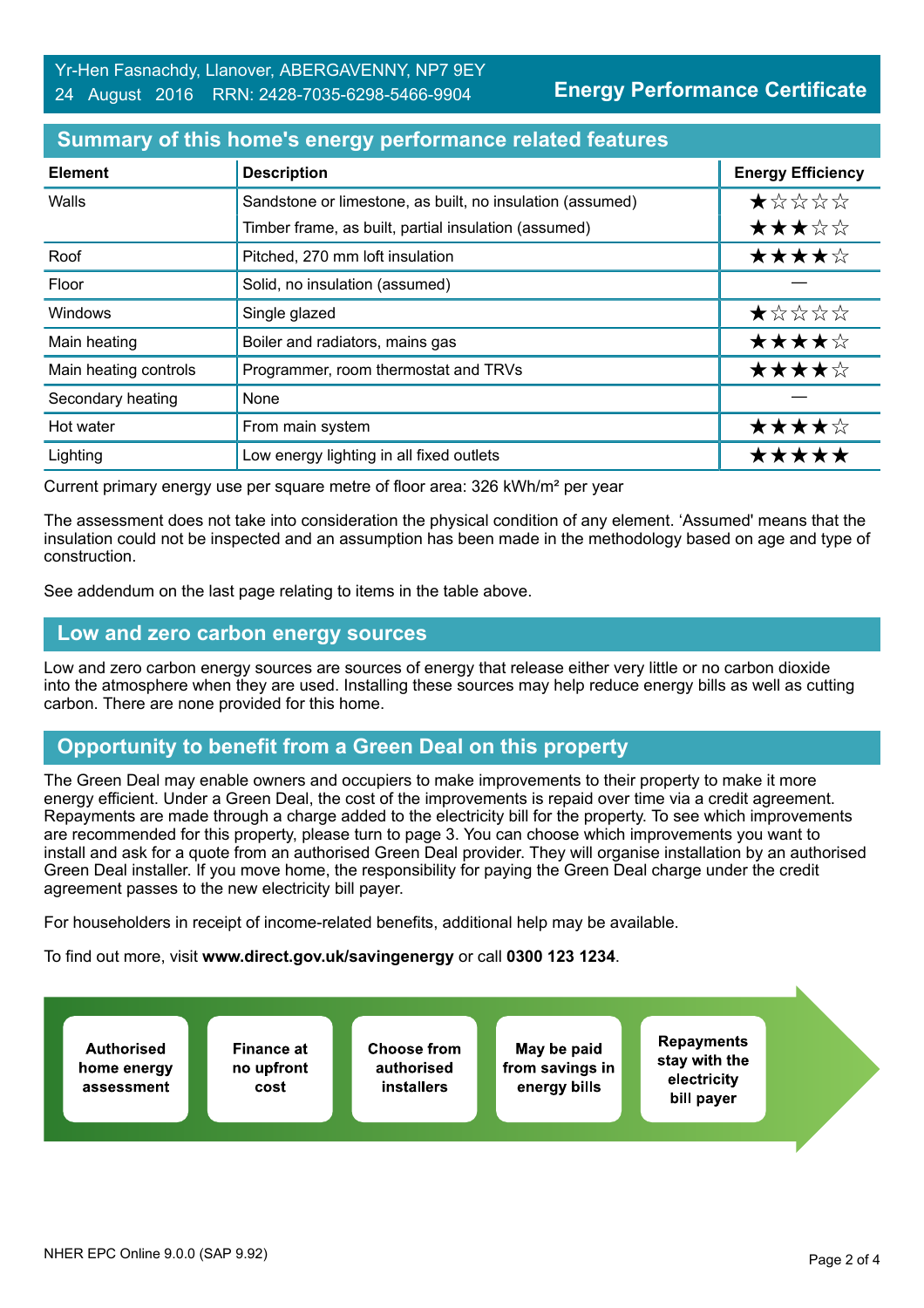## **Recommendations**

The measures below will improve the energy performance of your dwelling. The performance ratings after improvements listed below are cumulative; that is, they assume the improvements have been installed in the order that they appear in the table. Further information about the recommended measures and other simple actions you could take today to save money is available at **www.direct.gov.uk/savingenergy**. Before installing measures, you should make sure you have secured the appropriate permissions, where necessary. Such permissions might include permission from your landlord (if you are a tenant) or approval under Building Regulations for certain types of work.

Measures with a green tick are likely to be fully financed through the Green Deal since the cost of the measures should be covered by the energy they save. Additional support may be available for homes where solid wall insulation is recommended. If you want to take up measures with an orange tick  $\bullet$ , be aware you may need to contribute some payment up-front.

| <b>Recommended measures</b>                                        | <b>Indicative cost</b> | <b>Typical savings</b><br>per year | <b>Rating after</b><br>improvement | <b>Green Deal</b><br>finance |
|--------------------------------------------------------------------|------------------------|------------------------------------|------------------------------------|------------------------------|
| Internal or external wall insulation                               | £4,000 - £14,000       | £ 644                              | C71                                |                              |
| Floor insulation (solid floor)                                     | £4,000 - £6,000        | £98                                | C73                                |                              |
| Solar water heating                                                | £4,000 - £6,000        | £ 53                               | C74                                |                              |
| Replace single glazed windows with low-<br>E double glazed windows | £3,300 - £6,500        | £127                               | C77                                |                              |
| Solar photovoltaic panels, 2.5 kWp                                 | £5,000 - £8,000        | £ 278                              | <b>B84</b>                         |                              |
| Wind turbine                                                       | £15,000<br>$- E25,000$ | £ 552                              | A98                                |                              |

# **Choosing the right package**

Visit **www.epcadviser.direct.gov.uk**, our online tool which uses information from this EPC to show you how to save money on your fuel bills. You can use this tool to personalise your Green Deal package. Public services all in one place

| <b>Green Deal package</b>            | <b>Typical annual savings</b> |
|--------------------------------------|-------------------------------|
| Internal or external wall insulation | <b>Total savings of £644</b>  |
| Electricity/gas/other fuel savings   | £0/£644/£0                    |

**Directed** 

You could finance this package of measures under the Green Deal. It could **save you £644 a year** in energy costs, based on typical energy use. Some or all of this saving would be recouped through the charge on your bill.